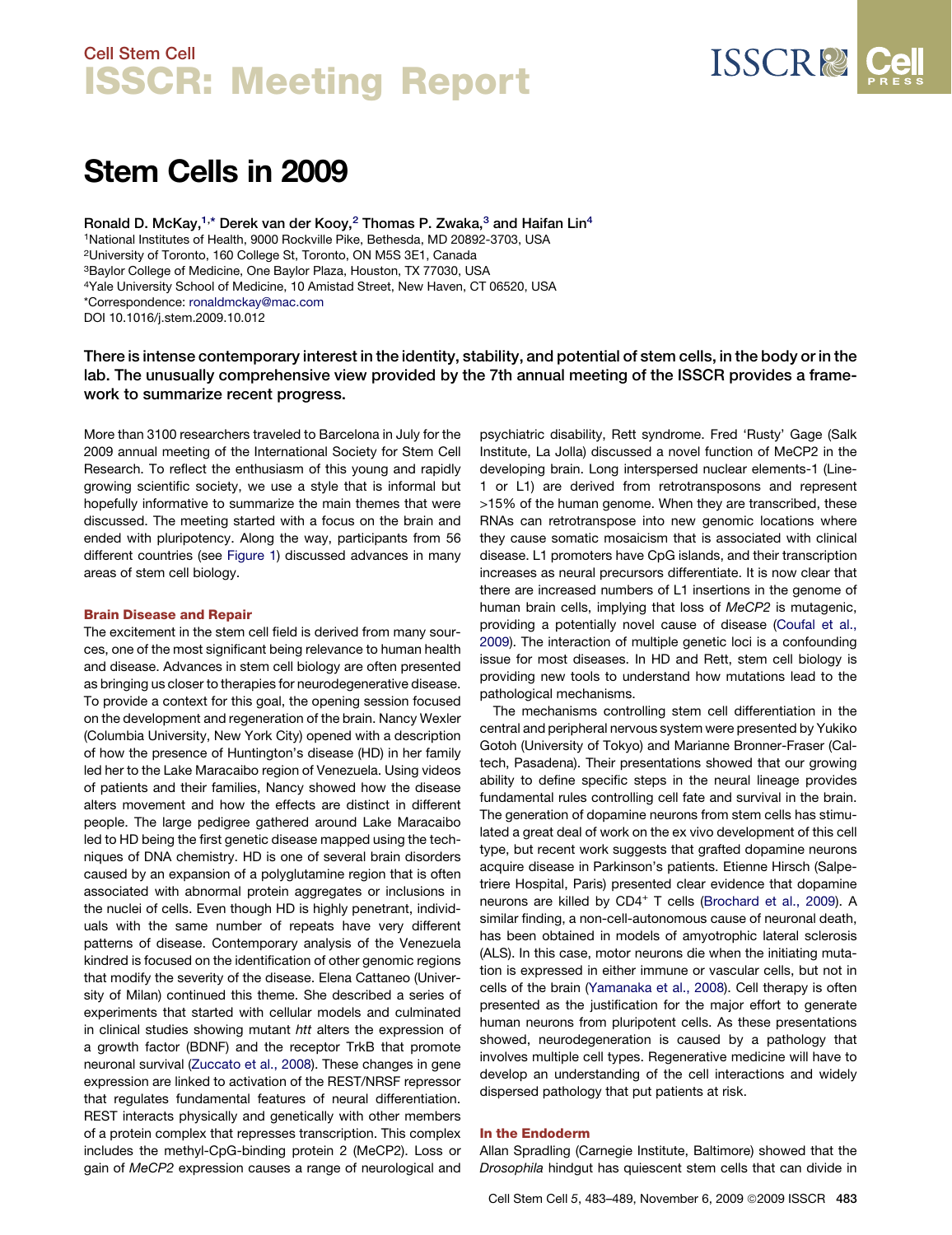<span id="page-1-0"></span>

response to injury and promote repair [\(Fox and Spradling, 2009](#page-6-0)). In mammals, the existence of intestinal stem cells has been known since the work of LeBlond and colleagues in the 1960s. However, until this year, there has been no rigorous demonstration of the clonal growth of intestinal stem cells in vitro. Han Clevers (Hubrecht Institute, Utrecht) described work showing that single cells from the adult intestinal crypt would proliferate form structures that contain both a crypt and a villus, the two morphological domains of many regions of the gut. These model intestinal units would self-renew in vitro, clearly meeting the two in vitro criteria for stem cells. This process occurs in the absence of other niche cells, perhaps because Paneth cells at the crypt base produce all the factors necessary [\(Sato et al., 2009\)](#page-6-0).

The clonal expansion in vitro occurs when a specific cell type expressing the *LGR5* gene was isolated. *LGR5* (leucine-richrepeat containing G protein-coupled receptor 5) was isolated as a Wnt signaling target gene in the intestine. *LGR5*-positive cells are normally seen in the base of the crypt and, as expected for a stem cell, their marked progeny are found throughout intestinal crypts and villi [\(Barker et al., 2007](#page-5-0)). Interestingly, Cappechi and colleagues have reported a similar lineage-tracing strategy to mark the progeny of cells expressing the polycomb gene *Bmi1*. *Bmi1*<sup>+</sup> and *LGR5*<sup>+</sup> cells are normally distinct, but both cell types give rise to entire crypts ([Sangiorgi and Capecchi,](#page-6-0) [2008](#page-6-0)). The lineage-tracing data suggest that these two putative intestinal stem cell types can give rise to one another. It is clear that the precision of in vivo tracking and clonal in vitro assays are prompting new assessment of the potential of intestinal cells.

### Figure 1. The 7th Annual Meeting in Barcelona Drew a Large and Diverse Audience of Attendees

(A) Fiona Watt opening the meeting. The difference in scale between the video images and the distant brightly lit figure of the President of our society gives a visual sense of the size of the meeting room and the scope of the program.

(B) The geographic origin of the participants at the 6th Annual Meeting in 2008 versus the 7th Annual Meeting in 2009.

Along the whole length of the endoderm, outgrowths of the gut tube form specialized organs. From the perspective of human disease, the liver and pancreas are among the most significant of these endodermal structures. Claude Bernard showed that the liver pumps sugar into the blood. Through the production of insulin, the pancreas takes sugar out of the blood. Pancreatic dysfunction leads to high levels of glucose in the blood, and the frequency of diabetes is stimulating many different approaches to generate or control the insulin-producing pancreatic  $\beta$  cells. There are two major types of cells in the pancreas: the exocrine cells secrete enzymes into the

gut, and the endocrine cells secrete insulin and other hormones into the blood. At one time, these cell types were thought to be developmentally distinct, but Sara Ferber (Sheba Medical Center, Tel-Hashomer) suggested that exocrine or liver cells can be transfated into endocrine cells. The insulin-producing B cells themselves can divide in vivo, providing another target for regulation [\(Dor et al., 2004\)](#page-6-0). Harry Heimberg (Vrije University Brussel, Brussels) used a pancreatic injury model (duct ligation) to identify another precursor (NGN3<sup>+</sup> ductal cells) that has the ability to produce new  $\beta$  cells [\(Xu et al., 2008](#page-6-0)). Heimberg is now looking to see if LGR5 marks this putative stem cell population in the pancreas, following the suggestion that LGR5 marks stem cell populations in many tissues.

The development of a cell therapy based on endocrine pancreatic cells would require large amounts of tissue. The reports that both mouse and human ESCs can generate pancreatic endocrine cells suggest that pluripotent cells may be a suitable source. To achieve the controlled production of differentiated cell types from pluripotent human cells, the several steps in this ex vivo development must be defined and optimized. Doug Melton (Harvard University, Boston) described the identification of a small molecule that boosts the production of an early endodermal cell ([Borowiak et al., 2009\)](#page-6-0). Melton argued that it was possible to develop robust technologies for each step of the lineage from a pluripotent stem cell to a functional  $\beta$  cell.

The lung is an outgrowth of the endoderm at a more anterior location. Mark Krasnow (Stanford University) also employed drug-inducible lineage tracing to identify separate epithelium, smooth muscle, and endothelial clones during lung development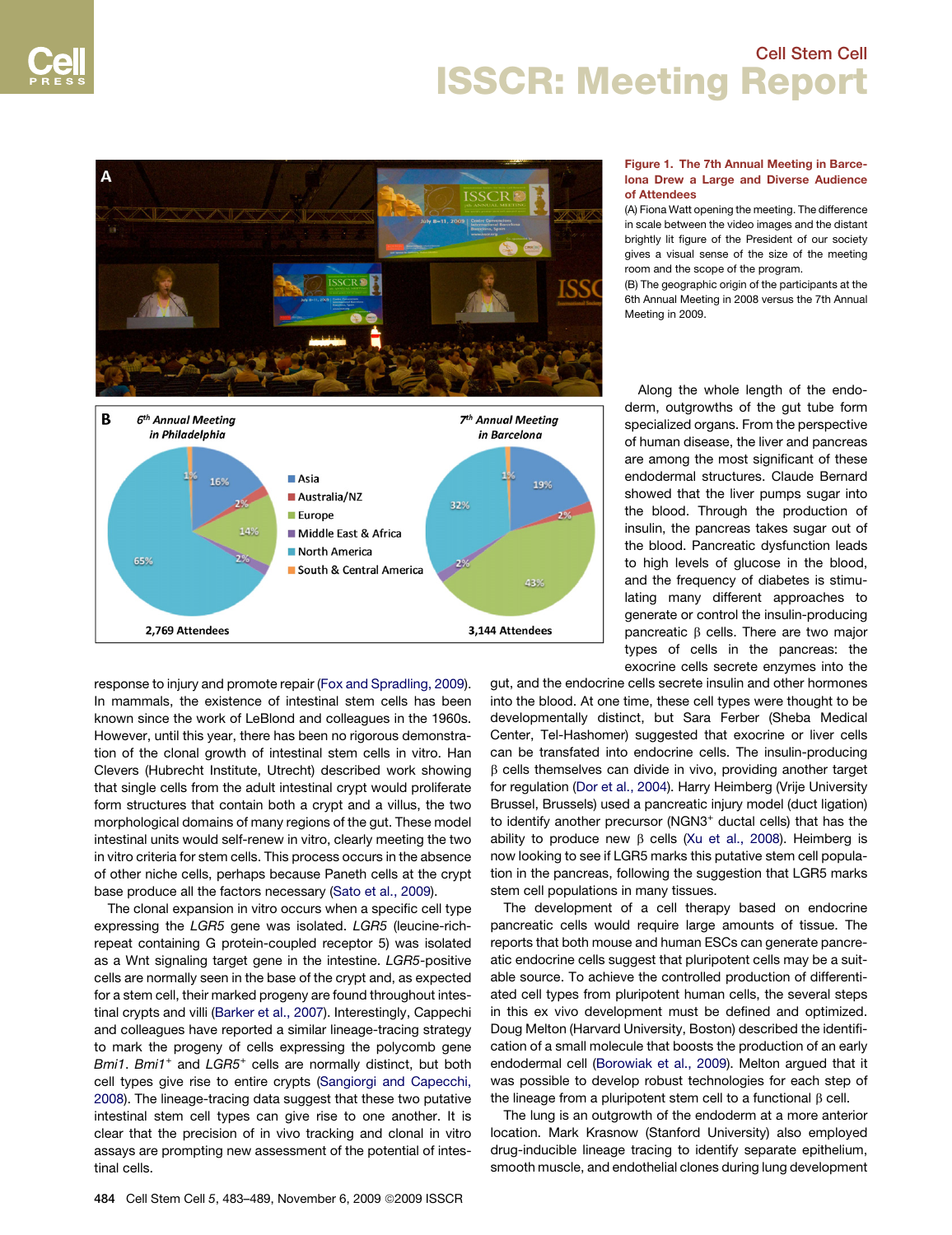in vivo. The data suggest that the sequential activation of three subroutines of lung epithelial lineage control the branching morphology that is characteristic of the lung ([Metzger et al.,](#page-6-0) [2008\)](#page-6-0). Stay tuned for further advances when this approach is combined with a recent detailed identification of dividing cells in the developing mouse lung [\(Rock et al., 2009](#page-6-0)). These experiments make the lung one of the best-understood organs in the developing mouse. Using a dramatic combination of stem cells and tissue engineering, Paola Macchiarini (Hospital Clinico de Barcelona) replaced the damaged primary bronchial airway tube in a 30-year-old human. Macchiarini took a decellularized tracheal tube and then seeded it with autologous respiratory epithelial stem cells on the inside and autologous chondrocyte precursor cells on the outside [\(Macchiarini et al., 2008](#page-6-0)). This bioengineered organ produced recovery of breathing in the patient.

### In the Mesoderm

Hematopoietic stem cells are often considered the ''gold standard'' in terms of the quality and scope of the experiments that validate the stem cell population at different stages of development and adult life. Despite the apparent maturity of this field, there are many open questions. One of these is the specification and precise identity of hematopoietic stem cells at different stages of development. Ana Cumano (Pasteur Institute, Paris) investigated the origin of these cells by using c-kit as a marker for detailed tracing experiments in the developing murine embryo. She defined a unique combination of surface markers and transcription factors in the region of the embryo where HSCs are first found, the Aortic-Gonadal-Mesonephric (AGM) region. These data define differences between embryonic hematopoietic stem cells and their counterparts at later stages in development in the fetal liver or the adult bone marrow [\(Bertrand et al., 2005](#page-6-0)).

Andreas Trumpp (DKFZ, Heidelberg) identified two HSC populations: one that normally divides once every 30 days (''active''; 85% of HSCs), and another that divides perhaps five times over the lifetime of the animal (''dormant''; 15%) ([Wilson et al., 2008\)](#page-6-0). Only active HSCs make progenitors under baseline conditions, and dormant HSCs are activated following stress (5-FU treatment). Treatment with interferon alpha (IFNA1) can make dormant HSCs go from G0 to G1, effectively activating them. He suggested that ''priming'' with IFNA1 before starting chemotherapy might be a way of killing tumor cells and the dormant cancer stem cells and reported that this has worked in six patients with leukemia [\(Essers et al., 2009\)](#page-6-0).

In normal hematopoiesis, HSCs generate multiple distinct cell types. An important feature of this model is that cells are committed to different branches of the blood lineage. Meinrad Busslinger (Institute of Molecular Pathology, Vienna) discussed the transcription factor Pax5, which emerges as a critical ''gate-keeping'' molecule, suppressing the lineage-inappropriate expression of genes during lymphocyte differentiation. From their first discovery, the pattern of expression of *Pax* transcription suggested a role in specifying cell type. Other work, particularly on the role of *Pax6* in specification of eye development, confirms that *Pax* genes can define cell type. *Pax5* has a continuing role maintaining distinctions between different branches of the lineage in the blood. Detailed analysis of the transcriptional control of the *Pax5* gene during development shows that Polycomb action represses the gene until the early B cell stage of development ([Decker et al., 2009](#page-6-0)). B cells can easily switch fates without *Pax5*. Further insight into the stability of hematopoietic lineages will come from analysis of the gate-keeping functions of *Polycomb* and *Pax* genes.

In the blood, there is good evidence for an early founder cell that also generates vascular cells. This is also true for skeletal muscle. Work from Margaret Buckingham (Pasteur Institute) has shown that *Pax3* and *Pax7* specify two types of muscle precursor. They have now demonstrated that a balance between *PAX3/7* and *FOXC2* in somites was critical for the choice between skeletal muscle and vascular fates in a mesodermal stem cell. From bone marrow, an adherent cell can be isolated that grows in cell culture and supports the survival of HSCs. This cell has been extensively studied and is known to generate bone, smooth muscle, and fat cells. A similar cell can be found in other tissues, including skeletal muscle, and it seemed possible that many tissues contain these mesenchymal stem cells (MSCs) in addition to the tissue-specific stem cell. Paolo Bianco (University of Rome) made a strong case that MSCs are restricted to the bone marrow and that other tissues do not generate MSCs. Further work in this area may define tissue-specific stem cells at a new level of precision.

In most mammalian tissues, we know little about the mechanisms that control the number of stem cells. Debbie Yelon (Skirball Institute, New York) is analyzing the network of signals that control the size of the cardiac progenitor pool in zebrafish. By developing a chemical caging-based method to fate-map cardiac progenitor cells, she showed that the number of cardiac progenitor cells largely determines heart size ([Keegan et al.,](#page-6-0) [2004\)](#page-6-0). Other data shows that hedgehog is required to maintain the cardiac progenitor pool and that retinoid signaling plays a repressive role in regulating heart size [\(Keegan et al., 2005\)](#page-6-0). These inductive and repressive signals regulate the size of the heart in development and place any future work on cardiac stem cells in the context of the entire development of the organ, a mega-niche.

The practical consequences of understanding stem and progenitor cells in the blood were the subject of presentations by Leonard Zon (Children's Hospital Boston) and Claudio Bordignon (Vita-Salute San Raffaele University, Milan). The blood from the umbilical cord of newborn infants contains HSCs, but there are too few to reconstitute the marrow of an adult. Using the zebrafish system, Leonard Zon found that prostaglandins enhance the ability of HSCs to engraft. Remarkably, these results were confirmed in a mouse model, and a clinical trial is underway only 2 years after the first discovery ([Goessling](#page-6-0) [et al., 2009; North et al. 2009](#page-6-0)). Claudio Bordignon presented clinical results of studies attempting to solve the problem of graftversus-host disease, which is an important problem after bone marrow transplantation. Bordignon described a gene therapy that selectively removes cytotoxic T cells and reduces the incidence of graft-versus-host disease in several different clinical settings [\(Ciceri et al. 2009](#page-6-0)). The speed of progress is encouraging and shows the benefit of manipulating a well-defined cellular target.

### The Niche

The germ cells have a case for being the once and future stem cell. Genetic studies have defined the interacting cell types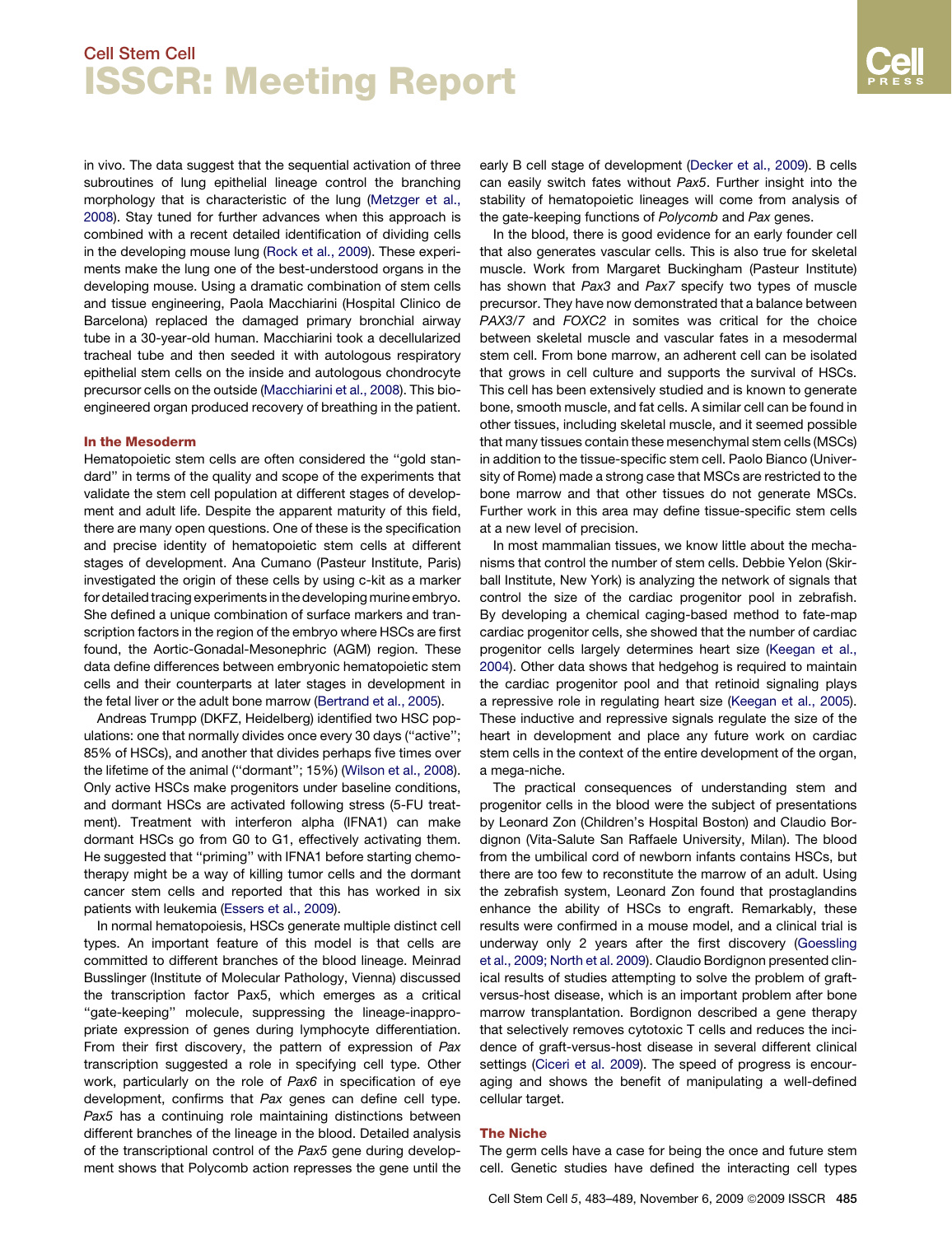and molecular mechanisms that support the production of sperm from germ cells in *Drosophila*. In the *Drosophila* testis, there are fewer spermatogenic stem cells as flies get older. Leanne Jones (Salk Institute) reported that overexpression of *unpaired* (the factor controlling spermatogenic stem cells that is released from the hub cell niche in the testes) allows rejuvenation of these old spermatogenic stem cells.

The specific sites supporting HSCs in development speaks to the importance of local cell interactions, the niche. Hanna Mikkola (UCLA) and Trista North (Harvard University) described effects of blood flow on the maturation of blood stem cells during mouse and zebrafish development, respectively. The *NCX1* gene is a voltage-dependent calcium channel that may be the target for drugs that are widely used to treat heart disease. Loss of *NCX1* gene causes embryonic lethality at embryonic day 9.0 in the mouse. In the mutant mouse, the heart never functions, so HSCs remain at the site where they are initially made—the origin niche. Mikkola reported that independent sites generate blood, including the yolk sac, AGM region, and the placenta (with the placenta having  $15x$  more blood stem cells than the other two sites; [Rhodes et al.,](#page-6-0) [2008](#page-6-0)). This group is using their ability to isolate HSCs to establish an artificial niche and to ask if this niche will promote the differentiation of HSCs from human ESCs. Although blood stem cells are present in the AGM without blood flow, they fail to suppress the endothelial markers that reflect their lineage origin. In zebrafish, blood flow also regulates HSC development. HSCs are generated at an endothelial surface where gas exchange occurs, and North showed that administration of exogenous nitric oxide could rescue the maturation of blood stem cells in zebrafish without blood flow ([North et al.,](#page-6-0) [2009](#page-6-0)).

In adult mammals, HSCs are usually found in the bone marrow where they interact with bone cells and vascular elements. Shane Mayack (Joslin Diabetes Center) found that the osteoblast niche of blood stem cells in the bone marrow of old mice changes the numbers and differentiation properties of these blood stem cells ([Mayack and Wagers, 2008\)](#page-6-0). However, heterochronic parabiosis of old and young mice led to rejuvenation of blood cells in the older mouse. This result is similar to the rejuvenation of adult muscle stem cells, as discussed at the meeting by Irina Conboy (UC Berkeley; [Conboy et al., 2005\)](#page-6-0).

The Wnt signaling pathway plays a central role in regulating the differentiation of the skin, the largest and one of the most dynamic organs in the body. Tcf3, a bHLH transcription factor, acts downstream of the Wnt/ $\beta$ -catenin to regulate both uncommitted and differentiating cells in the developing skin. Elaine Fuchs (Rockefeller University, New York) showed that Tcf3 and Tcf4 have Wnt-independent and different roles in the timing of stem cell cycling in the adult skin [\(Nguyen et al., 2009\)](#page-6-0). Although traditionally the stem cells in the bulge region of the hair follicle have been thought to initiate a new hair cycle, Valentina Greco (Rockefeller University) demonstrated that the hair-growth cycle is initiated by FGF7 that stimulates proliferation of cells in the hair germ (between the bulge and the dermal papilla), which contribute to the growing hair follicle before the contribution of new cells from the bulge begins ([Greco et al., 2009](#page-6-0)). In the blood, the skin, and other tissues, the aging of the niche is coming into sharper focus.

### Technical Advances In Vitro and In Vivo

Technical development is a central part of our field. In some cases, the motivation is clinical advance, and in others, curiosity is the motivating force. One of the limiting factors for blood stem cell transplantation is the inability to substantially expand blood stem cells in culture. Peter Zandstra (University of Toronto) argued that quantitative modeling of feedback signals in culture from the progenitor and differentiated blood cell progeny of the stem cells may provide a better way to expand blood stem cells in vitro ([Kirouac and Zandstra, 2008](#page-6-0)). He suggested that the niche could be reconstructed in a bioreactor by manipulating both positive and negative feedback signals to the self-renewing umbilical cord blood stem cells. Eric Deneault (University of Montreal) used a gene-engineering approach to look for factors that would increase blood stem cell self-renewal. He found more than a dozen new factors that increased blood stem cell selfrenewal, and the majority of these were validated in vivo in reconstitution assays after transplant of the manipulated blood stem cells. Perhaps most surprising, two of the factors (*Fos* and *STP1*) did not work directly but increased the recruitment of host blood stem cells ([Deneault et al., 2009\)](#page-6-0). Thus, even in a screen for intrinsic control of stem cells, the importance of cell interaction was found.

At any time, the cells of the blood come from a restricted set of the stem cells. Fernando Camargo (Harvard University) has improved on the previous methods for marking distinct stem cell lineages by using a drug inducible transposase to mark blood stem cells without irradiation or transplantation. Camargo used clonal tracking to show that only a small fraction of blood stem cells actively make progeny at any one time. An elegant technological advance gives insight into the control of precursor cell proliferation in living humans. Jonas Frisen (Karolinska Institute, Stockholm) realized that the limited period in the 1950s and 1960s of above-ground nuclear testing would label humans with carbon-14 and allow a human version of the label-retaining experiment that has been used in many experimental models to identify stem cells. They showed that the loss of the C14 label in DNA in the dentate gyrus of the adult human hippocampus from people who have died at various times since the nuclear testing shows that these neurons are being replaced. Their most recent results suggest a small but interesting turnover of cardiomyocytes in the human heart ([Bergmann et al., 2009](#page-6-0)). Frisen speculated that this approach could be used to define the effects of different environments and different genomes on precursor cell turnover in human tissues. New technologies continue to promise rapid advances in the brave new world of stem cell biology.

### Pluripotency and Self-Renewal

The current interest in human pluripotent stem cells rests on the belief that they can be maintained in a stable state in cell culture over many cell divisions. In a lecture, dedicated to the late Anne McLaren, Janet Rossant (Hospital for Sick Children, Toronto) presented data on the earliest cell-fate decisions in the mammalian embryo—differentiation into trophoblast and primitive endoderm cells. Her results show that, in contrast to mouse ESCs that appear to be largely independent of FGF signaling, trophoblast stem cells and endoderm stem cells are particularly dependent on this signaling pathway.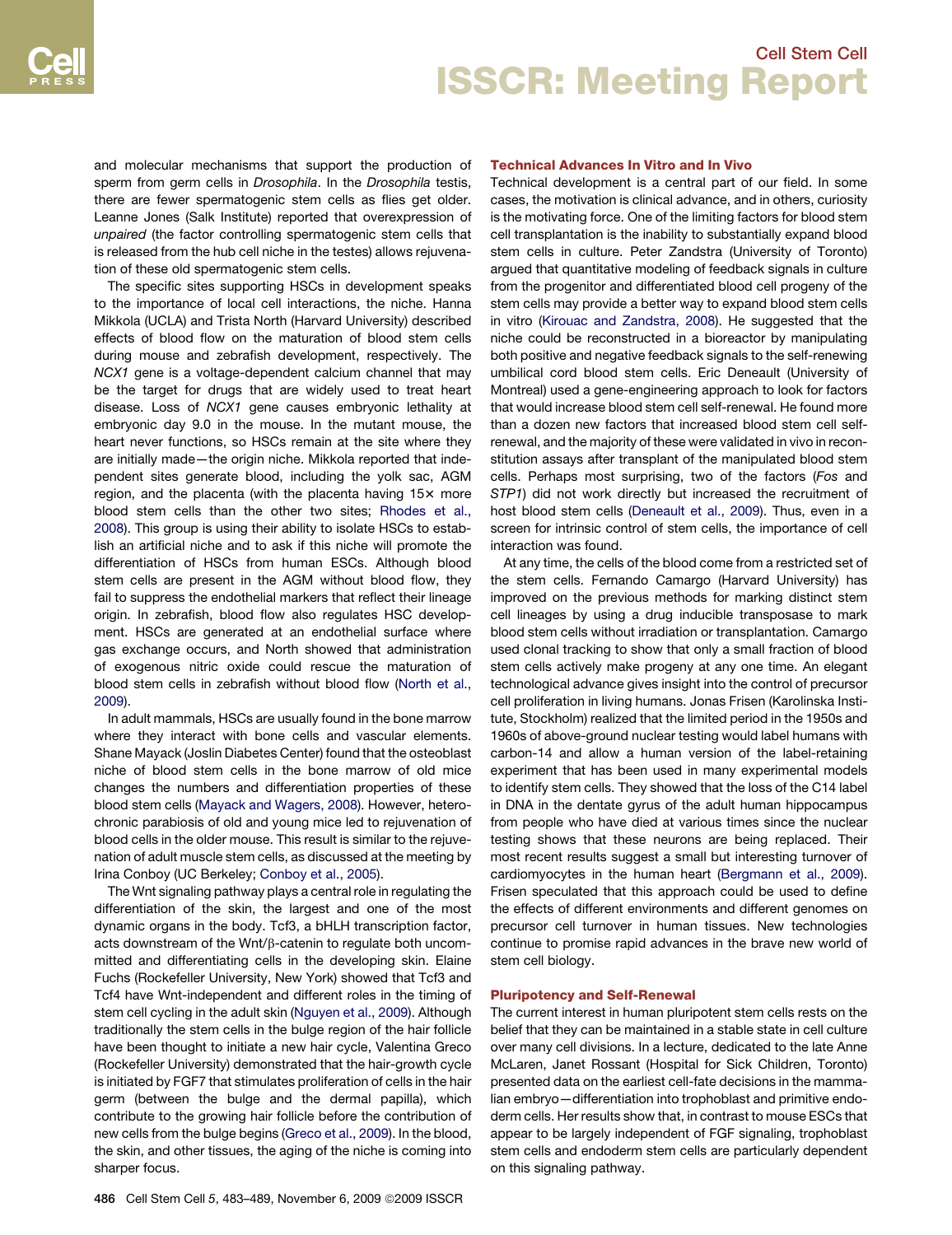A remarkable feature of these results is that major embryonic and extra-embryonic cell types of the developing embryo can be expanded as cell lines. The embryo is derived from pluripotent cells and there are now four pluripotent cell types that have been derived from the mouse: embryonic stem cells (ESCs), embryonic germ (EG) cells, epiblast stem (EpiS) cells and induced pluripotent stem cells (iPSCs). Like human ESCs, FGF promotes the self-renewal of mouse EpiS cells. Mouse ESCs and EpiS cells are also distinct in their responses to LIF. Another important distinction is the inability of the EpiS cell to incorporate into the inner cell mass after injection into the blastocyst. EpiS cells were initially derived from mouse embryos after they implant 5.5 days after fertilization. Azim Surani (Cambridge University) reported that EpiS cells can be derived from the postimplantation mouse embryo even 7.5 days after fertilization. He also showed that these cells can spontaneously reprogram into ESCs that can generate chimeric mice after blastocyst injection. This transition was achieved without exogenous genetic manipulation when the cells were simply placed in conditions that support ESCs [\(Bao et al., 2009\)](#page-5-0). Another advance was suggested by Catherine Browne (Griffith University, Brisbane), who reported that pluripotent stem cells could be isolated from the adult mouse olfactory mucosa without genetic manipulations. This derivation of pluripotent stem cells from adult tissues has implications for the mechanisms for pluripotency.

EG cells are derived from primordial germ cells (PGCs) that give rise to the gametes. Recent work identifies *Lin28* as a regulator of PGC differentiation and as a reprogramming factor ([West](#page-6-0) [et al., 2009\)](#page-6-0). *Lin28* through inhibition of the microRNA let-7 regulates PGC specification at an early stage readily accessed in differentiating ESCs. Richard Gregory (Children's Hospital Boston) showed that *Lin28* regulates its target miRNA let-7 by promoting its degradation through the addition of a terminal Uridine (uridylation; [Hagan et al. 2009](#page-6-0)). In a reversal of the historic truth, the access we have to the relevant cells in culture may make germ cell differentiation a general model to understand how microRNAs regulate cell-fate decisions.

In the testis of mammals, large numbers of sperm are generated through an intermediate spermatogonial stem cell. Fruit flies and mammals share fundamental aspects of germ line control. During spermatogenesis in *Drosophila*, the *PIWI* genes were first identified as regulating germline stem cell self-renewal. Haifan Lin (Yale University, New Haven) discussed new data on how the PIWI proteins regulate polysome formation and, through this post-transcriptional mechanism, control the self-renewing cell divisions in the seminiferous tubule [\(Wang et al., 2009\)](#page-6-0). In sperm, DNA is condensed to an extent that transcription is massively inhibited providing an unusual opportunity to define post-transcriptional controls of self-renewal.

The use of stem cell-based systems to define new advances in molecular biology was continued by Richard Young (MIT, Cambridge). He proposed an alternative view of transcriptional initiation in ESCs that involves an initial short antisense transcript, a role for MYC in regulating a step that permits transcriptional elongation of the coding RNA, and assigns new roles for chromatin components in transcriptional control ([Seila et al., 2008\)](#page-6-0). This rapid increase in our detailed knowledge of chromatin structure currently suggests iPS and ESCs are virtually identical in terms of their epigenetic status.

A dramatic illustration of epigenetic plasticity is the generation of iPSCs from terminally differentiated cell types through reprogramming. Konrad Hochedlinger (Harvard University) and Shinya Yamanaka (Kyoto University) both focused on the major roadblock in reprogramming—the generally low efficiency of the process (0.1%–1%). Hochedlinger proposed four possible reasons: (1) stem/progenitor cells in starting tissues are easier to be reprogrammed, yet they exist in low abundance; (2) low efficiency of viral infection; (3) genetic alteration due to viral insertion; and (4) reprogramming is a stochastic process. Using the hematopoietic lineage as a testing ground, the Hochedlinger lab has defined the efficiency of reprogramming at different stages of the lineage. Hematopoietic stem cells are reprogrammed at 15.8% efficiency. Pro B cells can be reprogrammed at 11.6% efficiency yet mature B cells can only be reprogrammed at  $\sim$ 0.04% efficiency, 300-fold lower than their progenitors. Likewise, myeloid precursors can be reprogrammed at 27% efficiency, yet granulocytes can only be reprogrammed at 0.1% efficiency [\(Eminli et al., 2009\)](#page-6-0). These observations suggest that most differentiated cells have limited replicative potential, thus, low reprogramming efficiency.

Shinya Yamanaka, Konrad Hochedlinger, and Hongkui Deng (Beijing University) discussed data showing that p53 and associated components of stress response signaling p21, UTF1, and Ink4a/Arf limit the efficiency of generating iPSCs ([Hong et al.,](#page-6-0) [2009; Zhao et al., 2008](#page-6-0)). Yamanaka then further compared iPSCs derived from embryonic fibroblasts, adult tail tip fibroblasts, adult hepatocytes, and gastric epithelial cells for their differentiation potential by teratoma formation, chimerism, and germline competency. In addition, the ability of iPSCs to differentiate into neural cells was assessed by generating so-called secondary neurospheres that were subsequently transplanted into the striata of mice (SNS assay). Whereas iPSCs from different origins gave rise to similar results on regular teratoma studies, they show very different behavior in chimera and SNS assays. Although mouse embryonic fibroblasts and gastric epithelial cells give rise to iPSCs that are similar to embryonic stem cells in their teratoma-forming propensity in the SNS assay, iPSCs derived from hepatocytes show intermediate propensity and iPSCs from the adult tail fibroblasts show the highest propensity to form teratomas in the SNS assay [\(Miura et al.,](#page-6-0) [2009\)](#page-6-0). These results suggest that iPSCs derived from different donor cells vary substantially in their differentiation and tumorforming properties.

### **Cancer**

Of course, mouse ESCs teach us that a teratoma is not necessarily a ''full-blown'' tumor. There are many forms of developmental variation, and they will all be relevant to a field that aspires to control development. The shortening of telomeres is a clear genetic change, and Maria Blasco (CNIO, Madrid) extended her previous work showing that telomere shortening is epigenetically regulated in epidermal stem cells. She demonstrated that telomere loss activates *p53* and impaired mobility ([Flores and](#page-6-0) [Blasco, 2009](#page-6-0)). She then demonstrated that during fibroblast reprogramming into iPSCs, telomeres do not reach expected length immediately but achieve this after multiple passages [\(Marion et al., 2009](#page-6-0)). Blasco concluded that iPSCs could only be generated when adult cells have long telomeres, whereas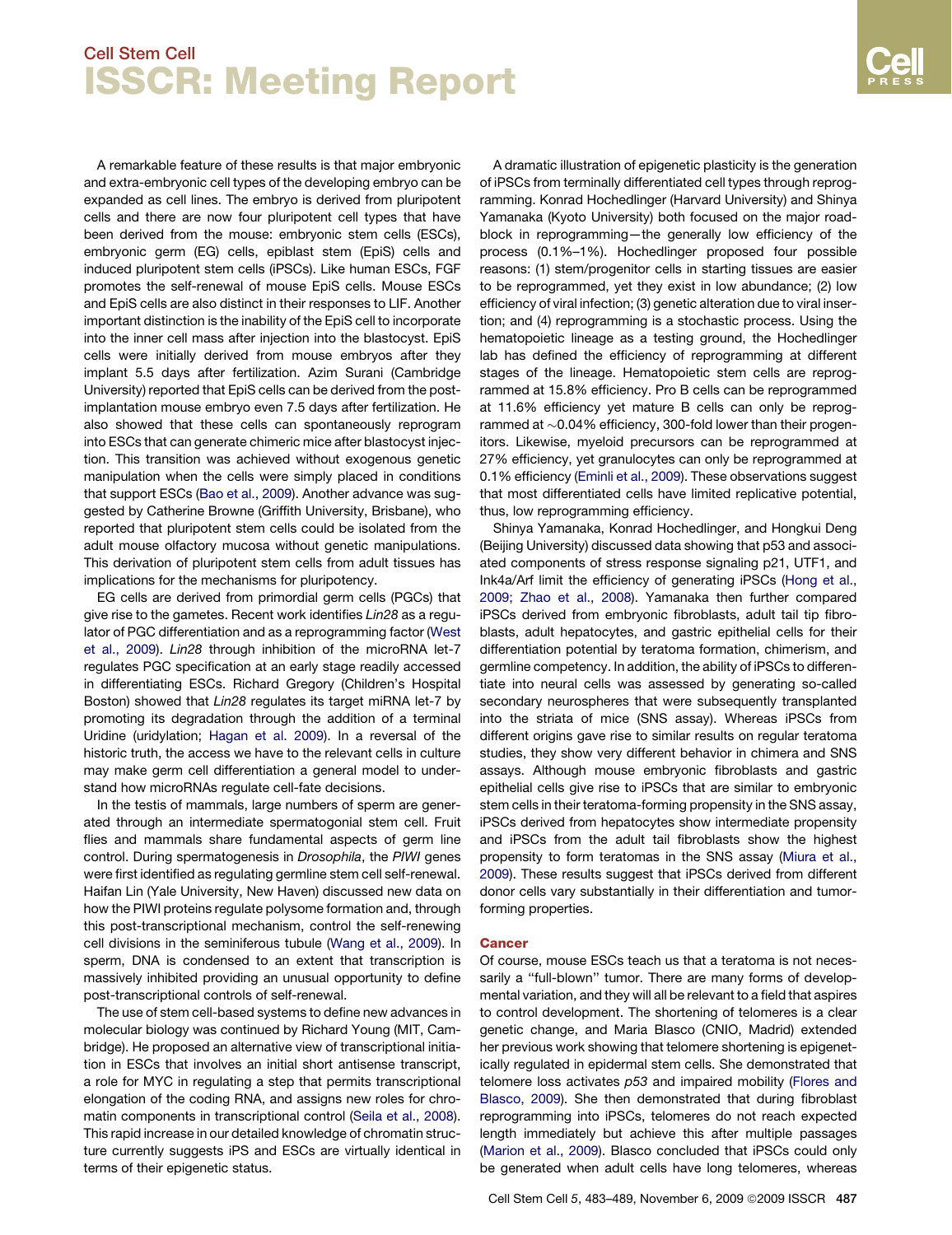<span id="page-5-0"></span>those with deficient telomeres undergo p53-dependent cell death.

Barriers in epigenetic reprogramming were also discussed by Juan Carlos Izpisùa Belmonte (Center of Regenerative Medicine, Barcelona). He showed that *p53*-deficient cells are amenable to reprogramming and that cells deficient for *FANC*, a DNA repair gene, can only be reprogrammed at low frequencies seem to support this hypothesis. Strikingly, genetically ''repaired'' *FANC* (after reintroduction of the gene) regained not only full reprogramming potential but also the ability to differentiate into hematopoietic cells, suggesting that gene therapy and iPS technology may provide a novel therapeutic strategy [\(Raya et al., 2009\)](#page-6-0).

Promyelocytic leukemia (PML) is caused by fusion of the *PML* nuclear protein with  $AAR_{\alpha}$  that regulates the function of the tumor suppressor PTEN. Luciano Di Croce (Center for Genomic Regulation, Barcelona) has determined how this modified transcription factor is capable of interacting with key components of the epigenetic machinery including PRC2, but may also have identified a specific temporal mode of action where both the histone demethylase UTX and Zrf1 connect DNA methylation and histone modification with transcriptional silencing ([Morey](#page-6-0) [et al., 2008](#page-6-0)). Eduard Batlle (IRB, Barcelona) explored the intestinal stem cell (ISC) origin of colorectal cancer (CRCs) and the role of Eph-ephrin and Wnt signaling pathways in its progression. Batlle reviewed that the majority of human colorectal cancers (CRCs) are initiated by mutations in the tumor suppressor gene *Apc*, which switches on the Wnt pathway in a constitutive fashion. He then reported that beta-catenin and most Wnt target genes induced by *APC* mutations in CRCs, such as the *EphB1*, -*2*, and -*3* receptors of ephrinB ligands, are expressed at the highest levels in ISCs in normal intestine and then progressively decrease in transient amplifying progenitors and more differentiated intestinal epithelial cells. Using EphB2 as a marker allows the isolation of ISCs and more differentiated intestinal cells. Remarkably, during initial CRC progression, beta-catenin and EphB receptors expend their expression along the crypt epithelium [\(Cortina et al., 2007](#page-6-0)). However, EphB2 and EphB3 suppress CRC progression beyond the early stages of tumor development. Most colorectal cancers silence the expression of EphB receptors around the adenoma-carcinoma transition, despite constitutive Wnt signaling. These observations illustrate how the link between ISCs and CRCs may require an understanding of the different roles EphB receptors play during early and malignant stages of colorectal cancer progression.

This theme of connecting stem cells to cancer was continued by Thea Tlsty (UCSF) and Jane Visvader (Walter & Eliza Hall Institute, Melbourne), both focusing on the mammary tissue. Building on their previous isolation of mouse mammary gland stem cells that are similar to basal subtype, Jane Visvader showed that GATA3 promotes the transition a more committed progenitor cell and that Notch promotes further differentiation to the luminal lineage. To extend these conclusions to humans, the Visvader group has also isolated human basal stem/progenitor cells, luminal progenitors, and mature luminal cells; determined their molecular signatures; and examined how these molecular signatures change during the BRCA-induced early cancer groups ([Lim et al., 2009](#page-6-0)).

Thea Tlsty explored how mammary epithelial stem cells acquire epigenetic plasticity that predisposes them to become tumors. She reported that mammary epithelial cells from women free of cancer, when examined in vitro, contain a subpopulation of variant mammary epithelial cells that can continuously grow, bypassing stress-response mediated arrest. This growth is caused by methylation of the promoter of *p16INK4a* leading, in turn, to epigenetic and genetic mosaicism, including telomere instability [\(Dumont et al. 2008](#page-6-0)). Importantly, this clonal expansion phase of tumorigenesis is supported by TGF $\beta$  signals from stromal cells that promote the epithelial-to-mesenchymal transition and malignancy. Key features of tissue and cancer stem cells seem to be regulated by similar molecular and cellular rules.

### Are There General Rules?

But is cell identity and number controlled by stable evolutionary rules? Jeremy Brockes (University College, London) described the dependence of adult limb regeneration in salamander on neural innervation. Nerves induce the expression of a factor (AG2) in Schwann cells at the margin of a cut limb. *AG2* is then expressed in glandular cells that are critical for regeneration of the limb skeleton. Interestingly, the neural innervation itself induces the dependence of limb regeneration on neural innervation. Preventing nerve growth into the limb during early development allows limb regeneration in the adult without *AG2* and without neural innervation ([Kumar et al., 2007\)](#page-6-0). The regenerating newt limb gave us another surprise. Elly Tanaka (Center for Regenerative Therapies Dresden) described the regeneration of the limb in the developing newt. Using transgenic newts where fluorescent transgenes marked different cell lineages, she showed that the cells in the blastema that regenerate the limb are not multipotent stem cells but, rather, committed progenitors for muscle, skin, and Schwann cells ([Kragl et al., 2009\)](#page-6-0). In the newt, limbs are imprinted by nerves, and committed cells can be activated. Another surprise came from Yann Barrandon (EPF, Laussane), who suggested transdifferentiation from one epithelial population to another was possible.

What will it take to define general rules of development? Olivier Pourquie (Stowers Institute for Medical Research, Kansas City) showed that mouse mesodermal tail bud stem cells are segmented into somites at a specific determination point as they migrate rostrally through the action of a clock that oscillates every 2 hours and controls segmentation through the sequential activation of Notch/FGF versus Wnt. Pourquie suggested that defining the state of thousands of molecules through time was the way to understand somite formation (Aulehla and Pourquié, 2008). Pourquie encouraged us to define the general rules of development by constructing databases containing the molecular changes that define cell lineages in different species. The energy and insight of the science presented in Barcelona suggests that he will have enthusiastic support from around the world. For an update on all these exciting ideas, come to San Francisco in 2010.

#### REFERENCES

Aulehla, A., and Pourquié, O. (2008). Curr. Opin. Cell Biol. 20, 632-637.

Bao, S., Tang, F., Li, X., Hayashi, K., Gillich, A., Lao, K., and Surani, M.A. (2009). Nature Published online October 8, 2009. 10.1038/nature08534.

Barker, N., van Es, J.H., Kuipers, J., Kujala, P., van den Born, M., Cozijnsen, M., Haegebarth, A., Korving, J., Begthel, H., Peters, P.J., and Clevers, H. (2007). Nature *449*, 1003–1007.